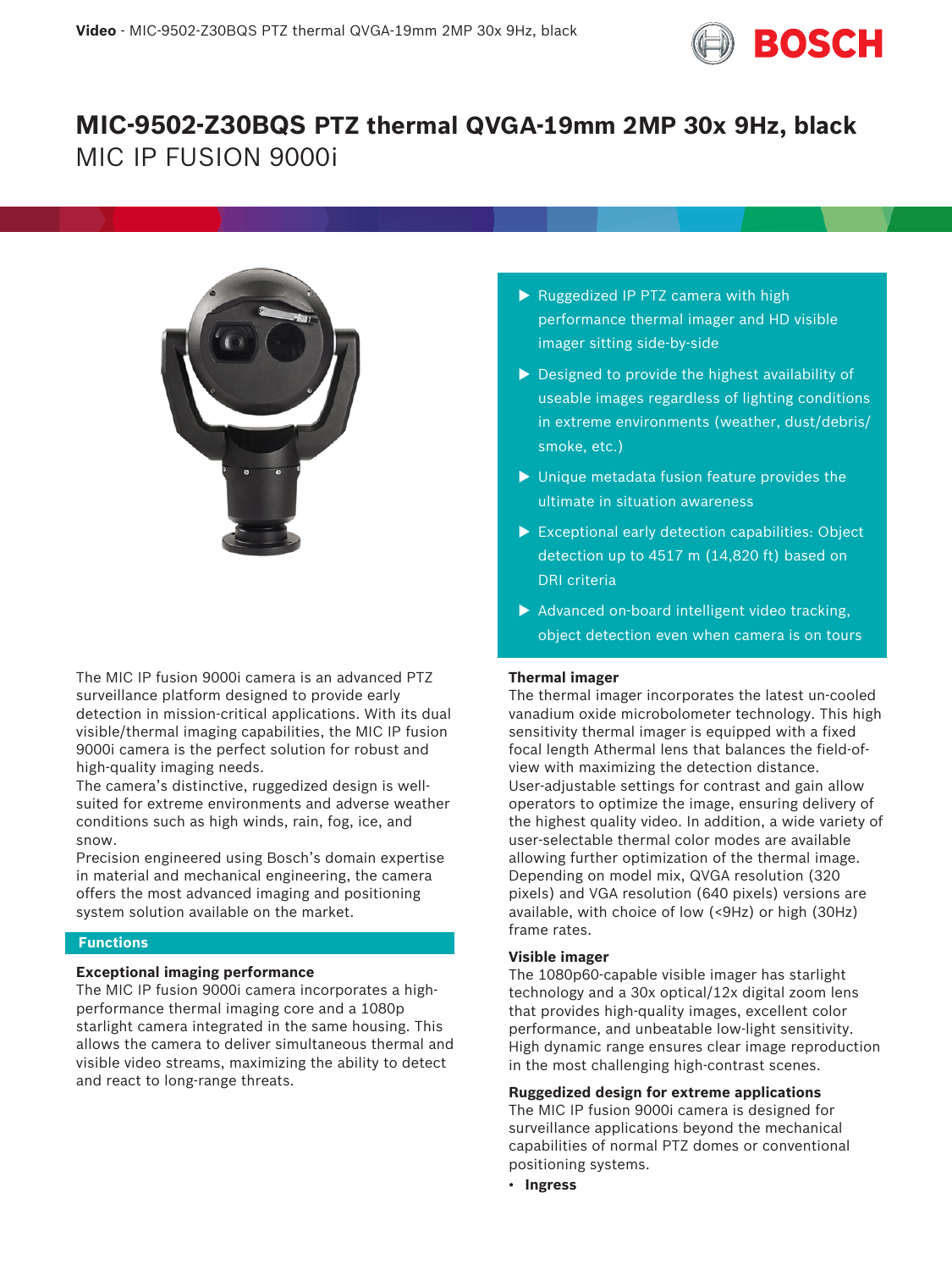The camera is environmentally sealed and complies with Type 6P and IP68 standards, when attached to a MIC-DCA or a MIC-WMB. This level of protection eliminates any risk of dust or water ingress, making the camera a perfect choice for use in extreme environments with rain, dust, snow, flying debris, and other challenging conditions.

In addition, the MIC camera's ingress protection method does not need periodic maintenance, which is required on cameras with pressurized housings.

# • **Wide operating temperature range**

The camera's operating temperature range of -40 °C to +65 °C (-40 °F to +149 °F) enables reliable surveillance monitoring in global locations from cold northern latitudes to hot equatorial and desert regions.

# • **Rugged construction**

The all-metal body has been engineered to withstand IK10-level impacts, and continuous low-frequency vibration. With its symmetrical, cross-section designed surfaces, the camera is also wellsuited to operating in sites with high wind conditions.

# • **Excellent corrosion protection**

The camera benefits from Bosch Automotive domain knowledge in material engineering and coatings. As a result, the superior metallurgy, chromate based pre-coating, and paint finish of the camera provides unprecedented protection against corrosion. Reliability is ensured by the camera's ability to withstand a 2000-hour salt atmosphere at elevated temperature corrosion resistance test, according to the ASTM B117 test method.

# • **Window Wiper and Defroster**

The camera features a highly durable, silicone wiper which removes moisture from both the glass and germanium windows. In addition, both windows incorporate embedded defrosters that minimize build-up of snow and ice, ensuring the highest-possible image details in extreme cold and moist conditions.

The wiper can also be integrated with third-party washer systems for regular cleaning and maintenance activities.

# **Intelligent Video Analytics on the edge**

The camera includes the latest release of Intelligent Video Analytics for monitoring both the visible and the thermal image streams.

Designed for mission-critical applications, the video analytics can reliably detect, track, and analyze moving objects while suppressing unwanted alarms from spurious sources in the image, even in harsh weather conditions.

Advanced tasks like multiple line crossing, loitering, idle / removed object detection, crowd density estimation, occupancy and people counting are

available for live alarming and forensic search. Object filters based on size, speed, direction, aspect ratio, and color can be defined.

Set-up time is minimized because only the installation height of the camera must be entered to calibrate the analytics.

After the camera is calibrated, the analytics engine can automatically classify objects as upright person, car, bike, or truck.

### **Video Analytics while camera is moving**

The Intelligent Video Analytics can trigger an alarm when the visible imager detects objects in motion in alarm fields while the camera is moving. These alarm fields are defined once across all PTZ camera views. Any part of those fields that is currently within the camera's view becomes active. Thus, guard tours sweeping across the monitored areas in order to provide an intruder less time to slip by can now automatically alarm on those intruders as well. If desired, the alarm can even be used to trigger the camera's Intelligent Tracking feature.

# **Metadata Fusion imaging**

The metadata fusion feature enables operators to receive notification of detected events from both thermal and visible image streams, regardless of which image stream they are viewing. This gives operators a much higher level of situational awareness, and eliminates the need to monitor both visible and thermal images constantly.

For example, a standard camera viewing a scene with limited visibility produces an image such as the one below.

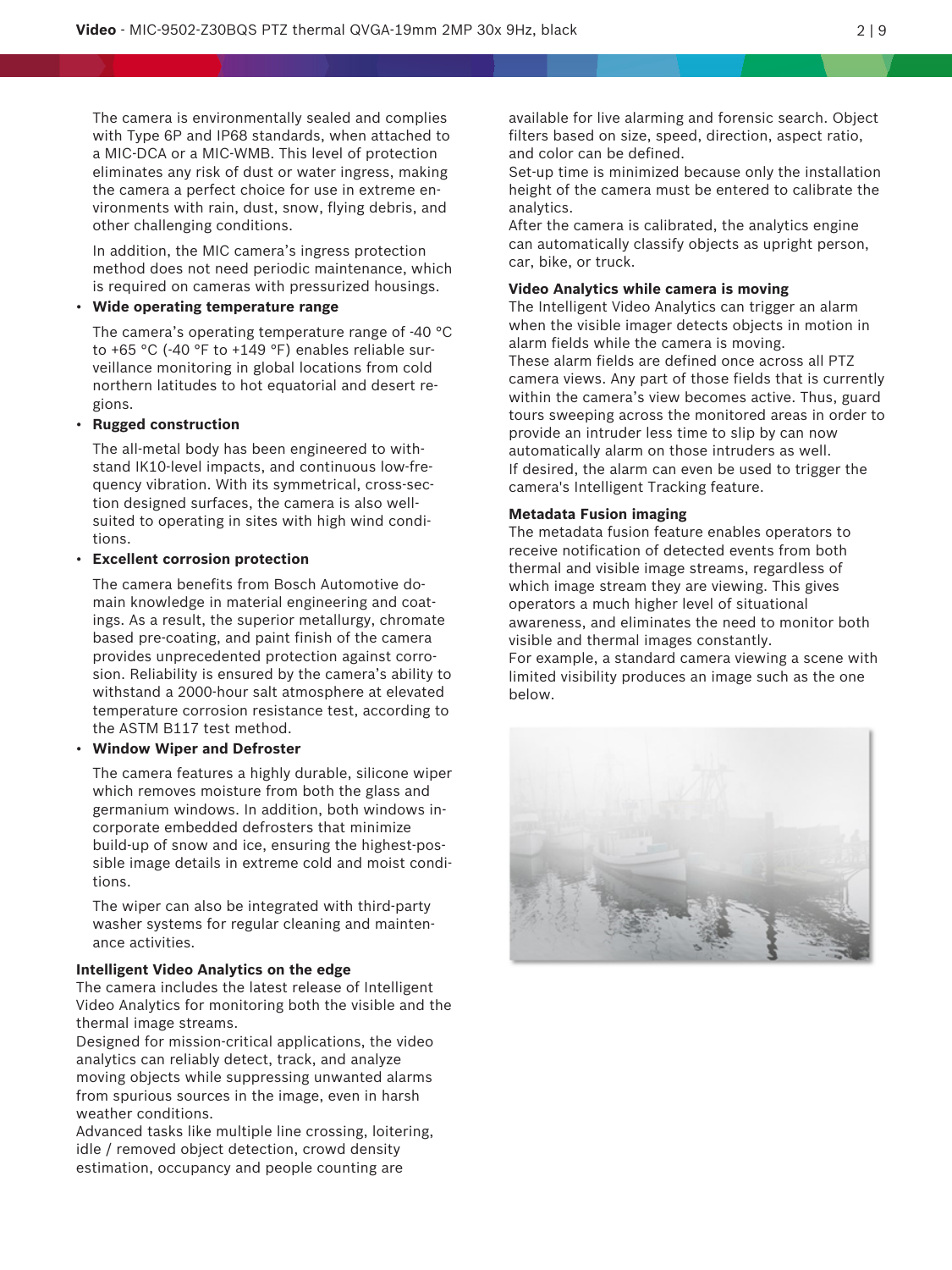The same scene viewed using the visible imager of the MIC IP fusion 9000i camera would include metadata fusion events detected by the thermal imager, as shown below.



Once alerted, operators can switch to the thermal image (below) of the scene, where they can easily see the objects creating the alarm. Hence, the metadata fusion feature provides enhanced situational awareness.



# **Intelligent Tracking**

The newest generation of the Intelligent Tracking feature ensures smoother camera motion for more comfortable viewing and more reliable tracking of objects even under challenging scenes.

On the visible imager, when Intelligent Video Analytics application detects objects or individuals, the camera can automatically activate the Intelligent Tracking feature, which controls the pan/tilt/zoom actions of the camera in order to track objects and keep them in view.

Areas with potentially interfering background motion (moving trees, pulsating lights, and busy roads) can be masked out.

The camera supports 2 Intelligent Tracking modes:

• Auto mode: In this mode, the camera follows any object that has triggered an alarm in the Intelligent Video Analytics application. This mode is most useful for scenarios where the alarm cases can be clearly defined, for example, when no motion is expected at all.

• Click mode: In this mode, users can click on any object detected by the Intelligent Video Analytics application to enable the camera to track the movement of the selected object. This mode is most useful for scenarios where normal scene activity is expected.

### **H.265 Video encoding**

The camera is designed on the most efficient and powerful H.264 and H.265/HEVC encoding platform. The camera is capable of delivering high-quality and high-resolution video with very low network load. With a doubling of encoding efficiency, H.265 is the compression standard of choice for IP video surveillance systems.

#### **Intelligent streaming**

Smart encoding capabilities, together with Intelligent Dynamic Noise Reduction technology and analytics, make the bandwidth consumption drop to extremely low levels. Only relevant information in the scene, such as motion or objects found with the analytics, are encoded.

The camera is capable of providing 4 streams of thermal video and 4 streams of HD visible video simultaneously (8 streams total). This allows the camera to deliver independent, configurable streams for live viewing, recording, or remote monitoring via constrained bandwidths.

### **Image Stabilization**

Cameras on unstable mounts can move sufficiently to change the field of view. The higher the zoom value, the larger the change of the field of view. This change can make images unusable.

The camera has an Image stabilization algorithm that lets the camera sense continuous vibration. If it detects vibration, the camera corrects the shaky video in the vertical axis and the horizontal axis. The result is excellent image clarity and a stable field of view on the monitor. The Image stabilization function is important to eliminate movement that unstable camera mounts cause.

Note: Image stabilization is available on the visible camera only.

# **Other Features**

The camera includes many advanced features that work to maximize performance and satisfy the most demanding system operation requirements.

• **Scene modes**

The camera has a very intuitive user interface that allows fast and easy configuration to optimize image quality.

The visible imager has five user-selectable scene modes with pre-configured settings that optimize the imaging for a variety of applications, including Motion, Low light, and Vibrant. Operators can select different scene modes for day or night situations.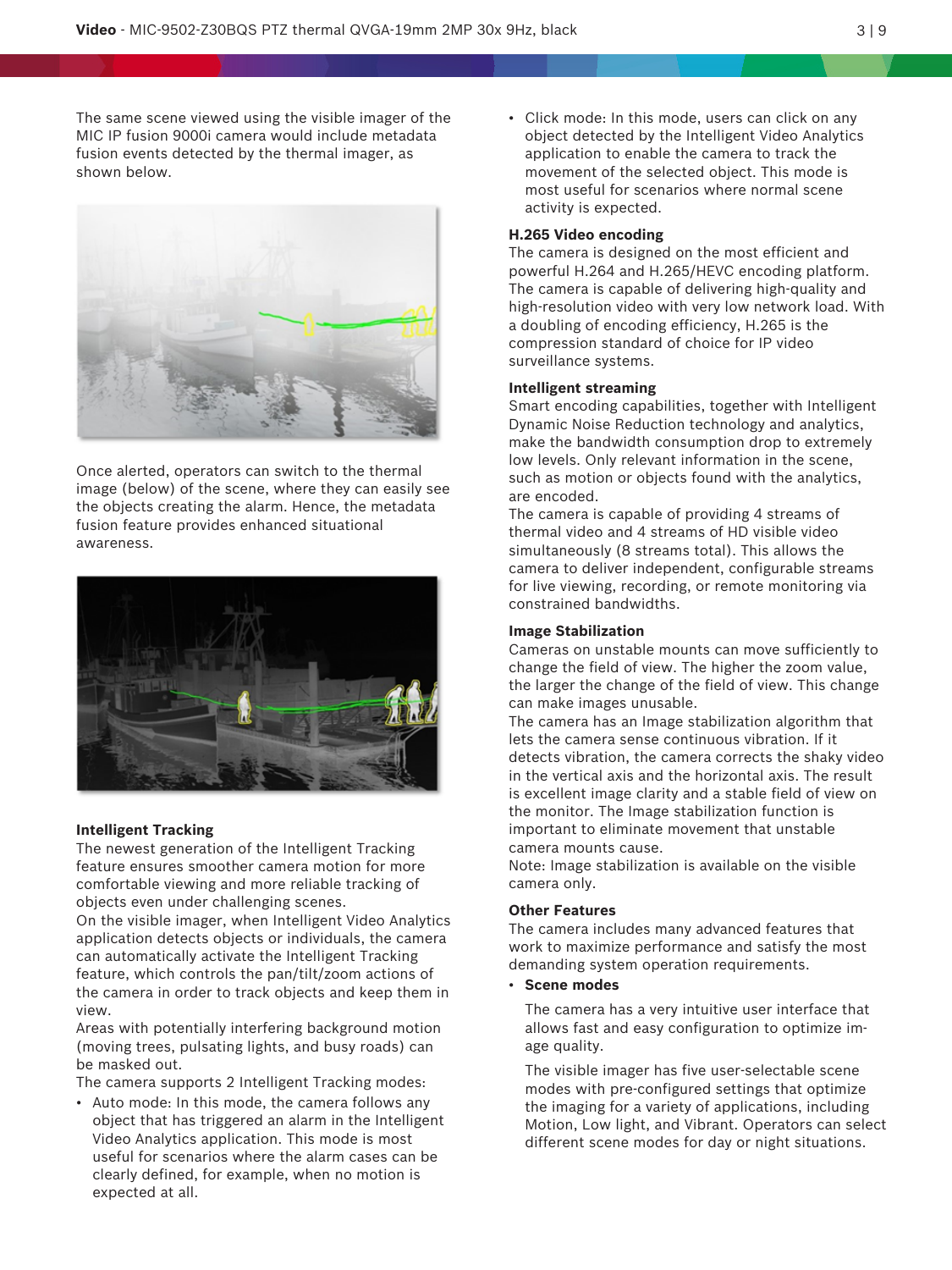The thermal imager has 12 user-selectable thermal mode options, including White hot, Black hot, Red Light, Softlight, and Sunset.



Examples of visible and thermal color modes

#### **Recording and storage management**

The Bosch Video Recording Manager application can control recording management for the camera. Alternately, the camera can use its embedded local storage and iSCSI targets directly without any recording software.

The camera's embedded local storage (internal EMMC-based memory) can be used for recording "at the edge" or for Automatic Network Replenishment (ANR) to improve the overall recording reliability. At the worst case--full streaming conditions, comprising both visible and thermal image streams, metadata, and audio--up to 4 hours of local storage time is possible.

Furthermore, pre-alarm recording is available to capture details of an incident before the alarm actually occurs.

#### **High performance PTZ operations**

The camera has a closed-loop feedback control system using a 15-bit position resolver. This resolver ensures high accuracy coordinates are linked with every pan/tilt position. Because the camera always knows where it is pointed, it will return automatically to its original position even if moved by extremely high winds.

The pan and tilt mechanism of the camera is a ruggedized, spur gear system. The brushless motors directly control the pan and tilt movement using a finely-tuned gear train designed to minimize backlash and support continuous operation without much wear and tear.

With a full 360º continuous rotation pan, 296º tilt control, and super-quick pan (120°/second) and tilt (90°/second) operational speeds, the camera outperforms other cameras in its class.



Fig. 1: Tilt range of MIC IP fusion 9000i camera The camera's ability to operate at very slow speeds (<0.2°/second) means it excels at tracking slowmoving objects or objects at a distance.

The camera supports 256 pre-positions and two styles of Guard Tours: Preset and Record/Playback. One preset tour has capability for up to 256 consecutive pre-positions and the other with up to 256 userdefined pre-positions. Both offer configurable dwell time between pre-positions.

The camera also provides support for two custom recorded tours, which have a combined duration of 30 minutes of movements. The custom tours are recorded macros of an operator's movements, including pan, tilt, zoom, focus and pre-position activities. Operators can play back tours in a continuous manner.

#### **System integration and ONVIF conformance**

The camera conforms to the specifications for ONVIF Profile S, ONVIF Profile G, and ONVIF Profile M. (ONVIF is the acronym for Open Network Video Interface Forum.) For H.265 configuration, the camera also supports Media Service 2, which is part of ONVIF Profile T. Compliance with these standards guarantees interoperability between network video products, regardless of manufacturer. Third-party integrators can easily access the internal feature set of the camera for integration into large projects. For more information, see the Bosch Integration Partner Program (IPP) website (ipp.boschsecurity.com).

# **Access and Data Security**

Special measures are necessary to ensure the highest level of security for device access and data transport. On initial setup, the camera is only accessible over secure channels. You must set a service-level password in order to access camera functions. Web browser and viewing client access can be protected using HTTPS or other secure protocols that support state-of-the-art TLS 1.2 protocol with updated cipher suites including AES encryption with 256 bit keys. No software can be installed in the camera, and only authenticated firmware can be uploaded. A threelevel password protection with security recommendations allows users to customize device access. Network and device access can be protected using 802.1x network authentication with EAP/TLS protocol. Superior protection from malicious attacks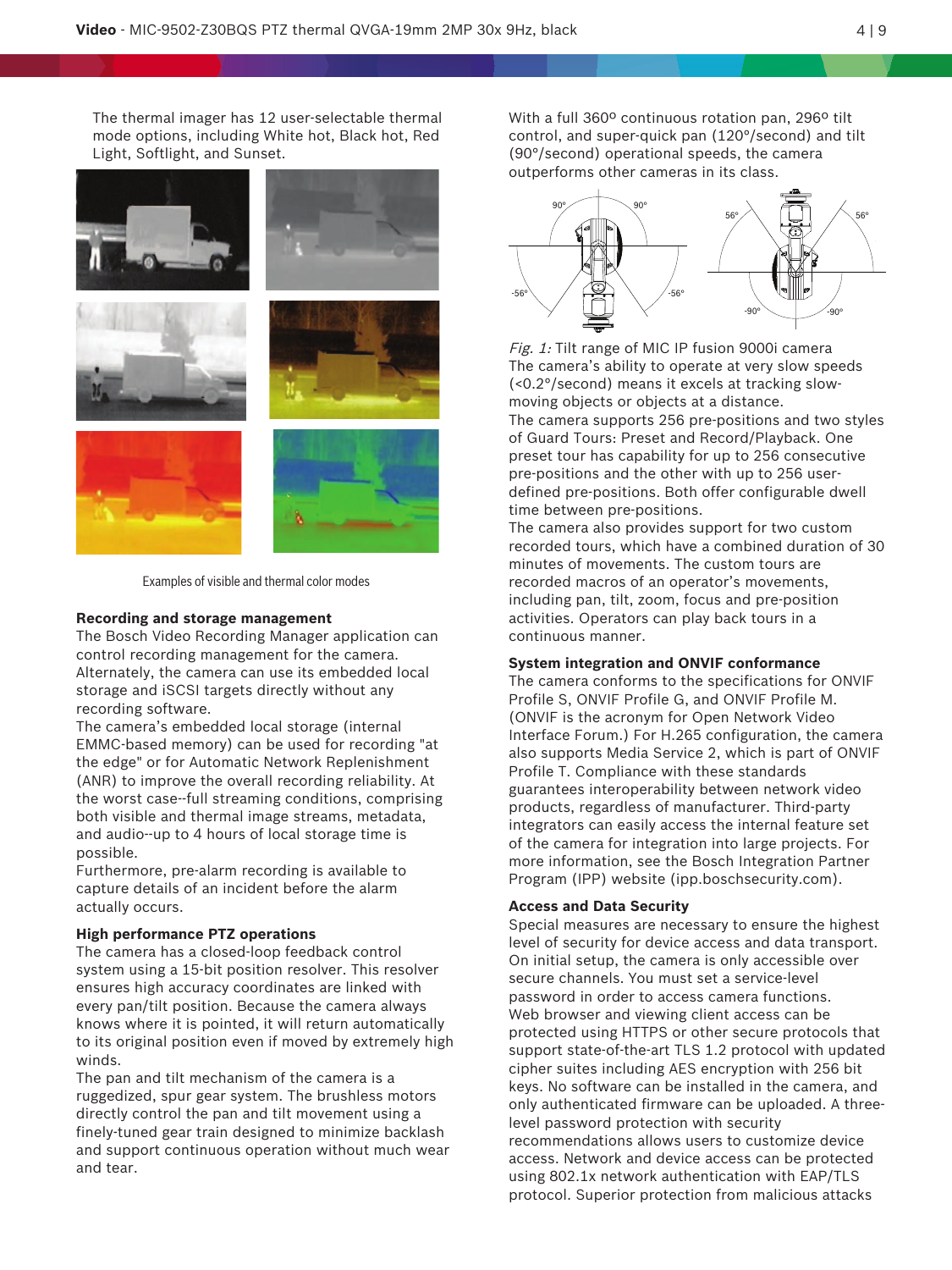is guaranteed by the Embedded Login Firewall, onboard Trusted Platform Module (TPM) and Public Key Infrastructure (PKI) support.

The advanced certificate handling offers:

- Self-signed unique certificates automatically created when required
- Client and server certificates for authentication
- Client certificates for proof of authenticity
- Certificates with encrypted private keys

# **Regulatory information**

For a full list of all related certifications/standards, refer to the Product Tests Report, available on the online catalog, on the Documents tab of the product page for your device. If the document is unavailable on the product page, contact your sales representative.

#### **HD standards**

- Complies with the SMPTE 274M-2008 Standard in:
	- Resolution: 1920x1080
	- Scan: Progressive
	- Color representation: complies with ITU-R BT.709
	- Aspect ratio: 16:9
	- Frame rate: 25, 30, 50 and 60 frames/s
- Complies with the 296M-2001 Standard in:
	- Resolution: 1280x720
	- Scan: Progressive
	- Color representation: complies with ITU-R BT.709
	- Aspect ratio: 16:9
	- Frame rate: 25, 30, 50 and 60 frames/s

| <b>Standards</b> | <b>Type</b>                                                                    |
|------------------|--------------------------------------------------------------------------------|
| Emissions        | EN 55032 class A<br>FCC: 47 CFR Part 15 B, class A<br>RCM: AS/NZS CISPR 32     |
| Immunity         | EN 50130-4<br>EN 50121-4                                                       |
| Environmental    | IEC 60068-2-1<br>IEC 60068-2-2<br>IEC 60068-2-30                               |
| Safety           | EN 60950-22<br>CAN/CSA C22.2 No. 62368-1-14, Ed. 2<br>EN 62368-1<br>UL 62368-1 |
| <b>Marks</b>     | UL, CE, WEEE, RCM, EAC*, FCC, RoHS, VCCI,<br><b>CMIM</b>                       |

| <b>ISO Quality Systems</b> | <b>ISO 9001</b> |
|----------------------------|-----------------|
|                            | ISO 14001       |

\* Not available for 9mm models.

| <b>Parts included</b> |                                 |  |  |
|-----------------------|---------------------------------|--|--|
| Quantity              | <b>Component</b>                |  |  |
| $\mathbf{1}$          | MIC IP fusion 9000i camera      |  |  |
| $\mathbf{1}$          | <b>Quick Installation Guide</b> |  |  |
| $\mathbf{1}$          | base gasket                     |  |  |
| $\mathbf{1}$          | RJ45 coupler                    |  |  |
| 4                     | MAC address labels              |  |  |
| 1                     | ground screw                    |  |  |

# **Technical specifications**

| Imager                                          | Focal Plane Array (FPA), un-cooled<br>Vanadium Oxide microbolometer |
|-------------------------------------------------|---------------------------------------------------------------------|
| <b>Resolution/Effective Picture</b><br>Elements | 320 x 240                                                           |
| <b>Pixel Pitch</b>                              | $17 \mu m$                                                          |
| Frame rate                                      | $<$ 9Hz                                                             |
| Lens                                            | Athermal 19 mm (F1.1)                                               |
| Field of View (FOV)                             | $16^{\circ}$ x $12^{\circ}$                                         |
| <b>Spectral Response</b>                        | $8$ to 14 $\mu$ m                                                   |
| <b>Thermal Sensitivity (NEDT)</b>               | <62mK (at room temperature; Noise<br>Reduction ON)                  |
| Focus                                           | Factory-set at infinity                                             |
| <b>Focus Distance</b>                           | 14 m to $\infty$ (46 ft to $\infty$ )                               |
| Contrast enhancement                            | On/Off                                                              |
| Gain Level                                      | User-adjustable                                                     |
| <b>Brightness Level</b>                         | User-adjustable                                                     |
| Noise reduction                                 | On/Off                                                              |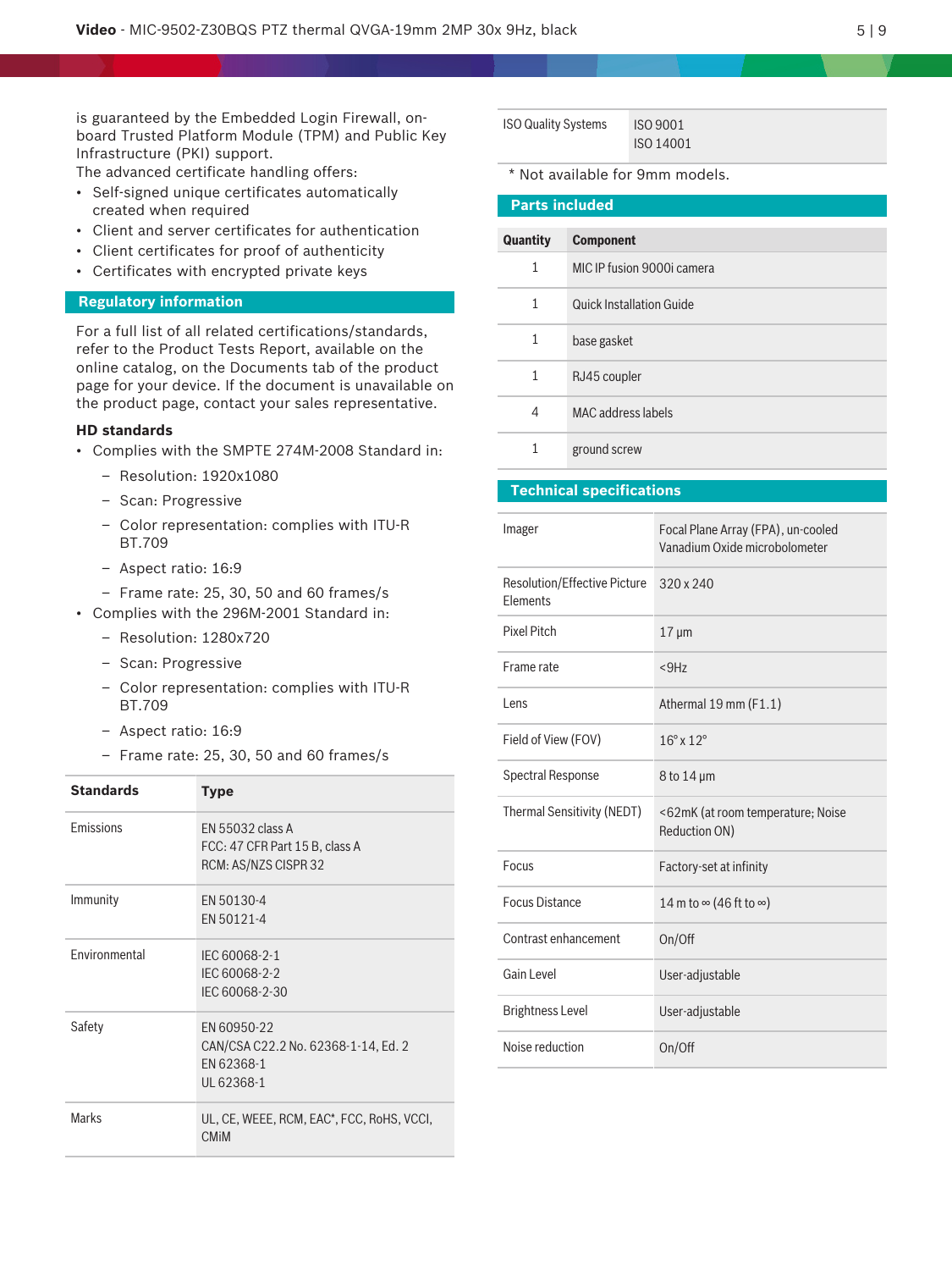i.

| User-selectable thermal color 12<br>modes                                                        |                                                        |                                                                                             |                                                     |
|--------------------------------------------------------------------------------------------------|--------------------------------------------------------|---------------------------------------------------------------------------------------------|-----------------------------------------------------|
| <b>Approximate</b><br><b>Performance Range in</b><br>ideal conditions based<br>on DRI criteria** |                                                        | Human 1.8 x 0.5 m<br>$(5.9 \times 1.6 \text{ ft})$                                          | Object 2.3 x 2.3 m<br>$(7.5 \times 7.5 \text{ ft})$ |
| <b>Detection</b>                                                                                 |                                                        | 379 m (1243 ft)                                                                             | 1746 m (5728 ft)                                    |
| Recognition                                                                                      |                                                        | 95 m (312 ft)                                                                               | 436 m (1430 ft)                                     |
| <b>Identification</b>                                                                            | 47 m (154 ft)                                          |                                                                                             | 218 m (715 ft)                                      |
| Lens                                                                                             | 30x motorized Zoom<br>4.3 mm to 129 mm<br>F1.6 to F4.7 |                                                                                             |                                                     |
| Field of View (FOV)                                                                              |                                                        | $2.3^{\circ}$ to 64.7 $^{\circ}$                                                            |                                                     |
| Focus                                                                                            |                                                        | Automatic with manual override                                                              |                                                     |
| Iris                                                                                             |                                                        | Automatic with manual override                                                              |                                                     |
| Digital Zoom                                                                                     |                                                        | 12x                                                                                         |                                                     |
| Resolution                                                                                       |                                                        | Full HD (1080p)                                                                             |                                                     |
| Imager                                                                                           |                                                        | 1/2.8-type Exmor R CMOS sensor                                                              |                                                     |
| <b>Effective Picture Elements</b><br>(Pixels)                                                    |                                                        | 1945 x 1097 (2.13 MP)                                                                       |                                                     |
| Sensitivity (3100K,<br>reflectivity 89%, 1/30, F1.6, 0.0077 lx<br>30 IRE)                        |                                                        | Color                                                                                       | Monochrome<br>$0.0008$ lx                           |
| Gain Control                                                                                     |                                                        | AGC, Fixed                                                                                  |                                                     |
| <b>Aperture Correction</b>                                                                       |                                                        | Horizontal and vertical                                                                     |                                                     |
| <b>Electronic Shutter Speed</b><br>(AES)                                                         |                                                        | 1/1 sec to 1/30,000 sec (22 steps)                                                          |                                                     |
| Signal-to-Noise Ratio (SNR)                                                                      |                                                        | $>55$ dB                                                                                    |                                                     |
| Day/Night switch                                                                                 | Automatic IR cut filter                                |                                                                                             |                                                     |
| <b>White Balance</b>                                                                             |                                                        | 2000 K to 10,000 K<br>ATW, AWB Hold, Extended ATW, Manual,<br>Sodium Lamp Auto, Sodium Lamp |                                                     |
| Day/Night                                                                                        | Monochrome, Color, Auto                                |                                                                                             |                                                     |
| Intelligent Defog feature                                                                        |                                                        | Improves visibility when viewing foggy or<br>other low-contrast scenes.                     |                                                     |

| High dynamic range (HDR)      |                                                                                                                                                                                                                                                                                                                                                       | 120 dB (25/30 fps)                                                 |
|-------------------------------|-------------------------------------------------------------------------------------------------------------------------------------------------------------------------------------------------------------------------------------------------------------------------------------------------------------------------------------------------------|--------------------------------------------------------------------|
| Standard/Video<br>compression | H.265, H.264 (ISO/IEC 14496), M-JPEG, JPEG                                                                                                                                                                                                                                                                                                            |                                                                    |
| Streaming                     | Four (4) streams: Two (2) configurable streams<br>in H.264 or H.265<br>One (1) I-frames-only stream based on first<br>stream<br>One (1) M-JPEG Stream<br>Regions of Interest (ROI)                                                                                                                                                                    |                                                                    |
| <b>Supported Streams</b>      | <b>SD</b><br>720p<br>1080p<br>D14:3 (cropped)<br>640x480<br>1280x1024 (cropped)                                                                                                                                                                                                                                                                       |                                                                    |
| Resolution (H x V)            |                                                                                                                                                                                                                                                                                                                                                       |                                                                    |
| 1080p HD 1920 x 1080          |                                                                                                                                                                                                                                                                                                                                                       |                                                                    |
| 720p HD 1280 x 720            |                                                                                                                                                                                                                                                                                                                                                       |                                                                    |
| 432p SD 768 x 432             |                                                                                                                                                                                                                                                                                                                                                       |                                                                    |
|                               | 288p SD 512 x 288                                                                                                                                                                                                                                                                                                                                     |                                                                    |
| 144p SD 256 x 144             |                                                                                                                                                                                                                                                                                                                                                       |                                                                    |
| Protocols                     | IPv4, IPv6, UDP, TCP, HTTP, HTTPS, RTP/RTCP,<br>IGMP V2/V3, ICMP, ICMPv6, RTSP, FTP, ARP,<br>DHCP, APIPA (Auto-IP, link local address), NTP<br>(SNTP), SNMP (V1, V3, MIB-II), 802.1x, DNS,<br>DNSv6, DDNS (DynDNS.org, selfHOST.de, no-<br>ip.com), SMTP, iSCSI, UPnP (SSDP),<br>DiffServ (QoS), LLDP, SOAP, Dropbox™, CHAP,<br>digest authentication |                                                                    |
| Ethernet                      |                                                                                                                                                                                                                                                                                                                                                       | 10BASE-T/100BASE-TX, auto-sensing, half/full<br>duplex, Auto-MDI-X |
| Encryption                    | TLS 1.0, SSL, DES, 3DES, AES                                                                                                                                                                                                                                                                                                                          |                                                                    |
| Ethernet connector            | <b>RJ45</b>                                                                                                                                                                                                                                                                                                                                           |                                                                    |
| <b>GOP Structure</b>          |                                                                                                                                                                                                                                                                                                                                                       | IP, IBP, IBBP                                                      |
| Data Rate                     | H.265, 1080P: 61 kbps to 2.8 Mbps (depending<br>on the scene, the frame rate, and the quality<br>settings)<br>H.264: 9.6 kbps to 6 Mbps                                                                                                                                                                                                               |                                                                    |

٦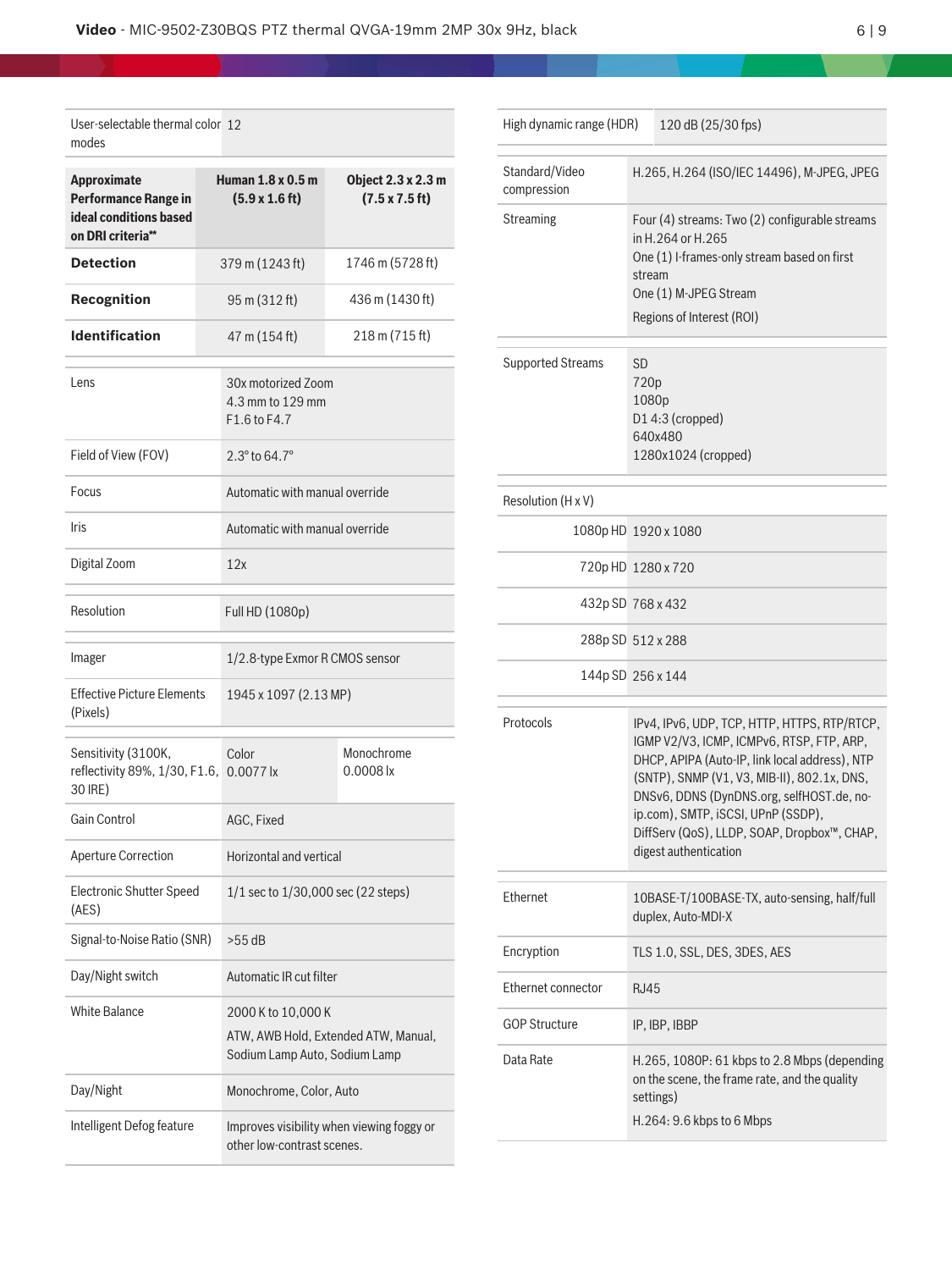| IP Delay (camera only) | 30fps: 120ms<br>60fps: 67ms                       |
|------------------------|---------------------------------------------------|
| Interoperability       | ONVIF Profile S, ONVIF Profile G, ONVIF Profile M |
|                        | Quality of service (QoS) User-selectable options  |

| <b>FPS</b>     |       | 1080p | 720p  |       |
|----------------|-------|-------|-------|-------|
|                | H.264 | H.265 | H.264 | H.265 |
| 60             | 4200  | 1649  | 2600  | 1249  |
| 30             | 2600  | 1413  | 1300  | 1096  |
| 15             | 2100  | 1157  | 1100  | 902   |
| 12             | 1800  | 1075  | 1000  | 841   |
| 5              | 1250  | 746   | 600   | 597   |
| $\mathfrak{D}$ | 500   | 407   | 270   | 343   |

Recording capacity 16GB of internal EMMC-based memory. Provides local recording for minimum of 4 hours that includes continuous recording at maximum fps of both visible and thermal image streams, metadata, and audio.

| Drive Unit                             | Brushless, integral pan/tilt motor drive                                                                                          |
|----------------------------------------|-----------------------------------------------------------------------------------------------------------------------------------|
| Supported mounting<br>orientation      | Upright<br>Inverted                                                                                                               |
| Pan Range                              | 360° continuous rotation                                                                                                          |
| Tilt Angle                             | $292^\circ$                                                                                                                       |
| Tilt Range                             | Upright unit: -56° to +90°<br>Inverted unit: -90° to +56°                                                                         |
| Variable Pan Speed                     | 0.2°/second to 120°/second                                                                                                        |
| Variable Tilt Speed                    | 0.2°/second to 90°/second                                                                                                         |
| Intelligent Tracking<br>Speed          | 4°/second to 120°/second                                                                                                          |
| Pre-position Speed                     | Maximum 120°/second, with no more than 2.5<br>seconds to reach new position (excluding time to<br>zoom and focus at new position) |
| Pre-position Accuracy 0.05° (typical)  |                                                                                                                                   |
| Proportional Pan / Tilt Yes<br>to Zoom |                                                                                                                                   |

| Audible Noise                                                                         | $<$ 65 dB                                                                                                                                                                                                                       |  |  |
|---------------------------------------------------------------------------------------|---------------------------------------------------------------------------------------------------------------------------------------------------------------------------------------------------------------------------------|--|--|
| Input Voltage                                                                         | 21-30 VAC, 50/60 Hz, and/or High Power over<br>Ethernet 56VDC nominal                                                                                                                                                           |  |  |
| <b>Current Consumption</b>                                                            | 4.0A (24 VAC)<br>1.5A (High PoE)                                                                                                                                                                                                |  |  |
| Power Consumption<br>(typical) (Includes<br>integrated heater,<br>defroster, and fan) | 72W (24 VAC)<br>72W (High PoE)                                                                                                                                                                                                  |  |  |
| High PoE                                                                              | 95W High Power over Ethernet (Requires<br>NPD-9501-E midspan from Bosch (sold<br>separately).); 56VDC                                                                                                                           |  |  |
| Redundant<br>configuration                                                            | Connect both High PoE Midspan and a separate<br>24 VAC power source. If either the High PoE or<br>24 VAC power source fails, the camera<br>seamlessly transitions over to use the remaining<br>power source.                    |  |  |
| Surge protection                                                                      | Built-in surge protection for power, data, and<br>network interfaces                                                                                                                                                            |  |  |
| Accessory Interface/<br><b>Control Data</b>                                           | RS-485, simplex, user-selectable baud rate or<br>auto-baud<br>Used to communicate with optional Alarm/<br>washer interface box (MIC-ALM-WAS-24) or with<br>Bosch OSRD, Pelco P/D, Forward Vision, and<br>Cohu serial protocols. |  |  |
| Power, network                                                                        | Ethernet High PoE (95 W)<br>RJ45 10/100Base-Tx, male connector;<br>Female-to-female RJ45 coupler included                                                                                                                       |  |  |
| Power, pigtail                                                                        | 24 VAC (nominal)                                                                                                                                                                                                                |  |  |
| Chassis ground                                                                        | Ground wire with connector lug                                                                                                                                                                                                  |  |  |
| Audio                                                                                 | Half duplex<br>Line in: 9 kohm typical, 5.5 Vpp max<br>I ine out:<br>3.0 Vpp at 10 Kohm typical<br>2.3 Vpp at 32 Kohm typical<br>1.7 Vpp at 16 ohm typical                                                                      |  |  |
| <b>Storage Temperature</b>                                                            | -40 °C to +70 °C (-40 °F to +158 °F)                                                                                                                                                                                            |  |  |
| Humidity                                                                              | 0 to 100%                                                                                                                                                                                                                       |  |  |
| Wind Load                                                                             | 160 km/h (100 mph) (sustained)<br>241 km/h (150 mph) (gusts)                                                                                                                                                                    |  |  |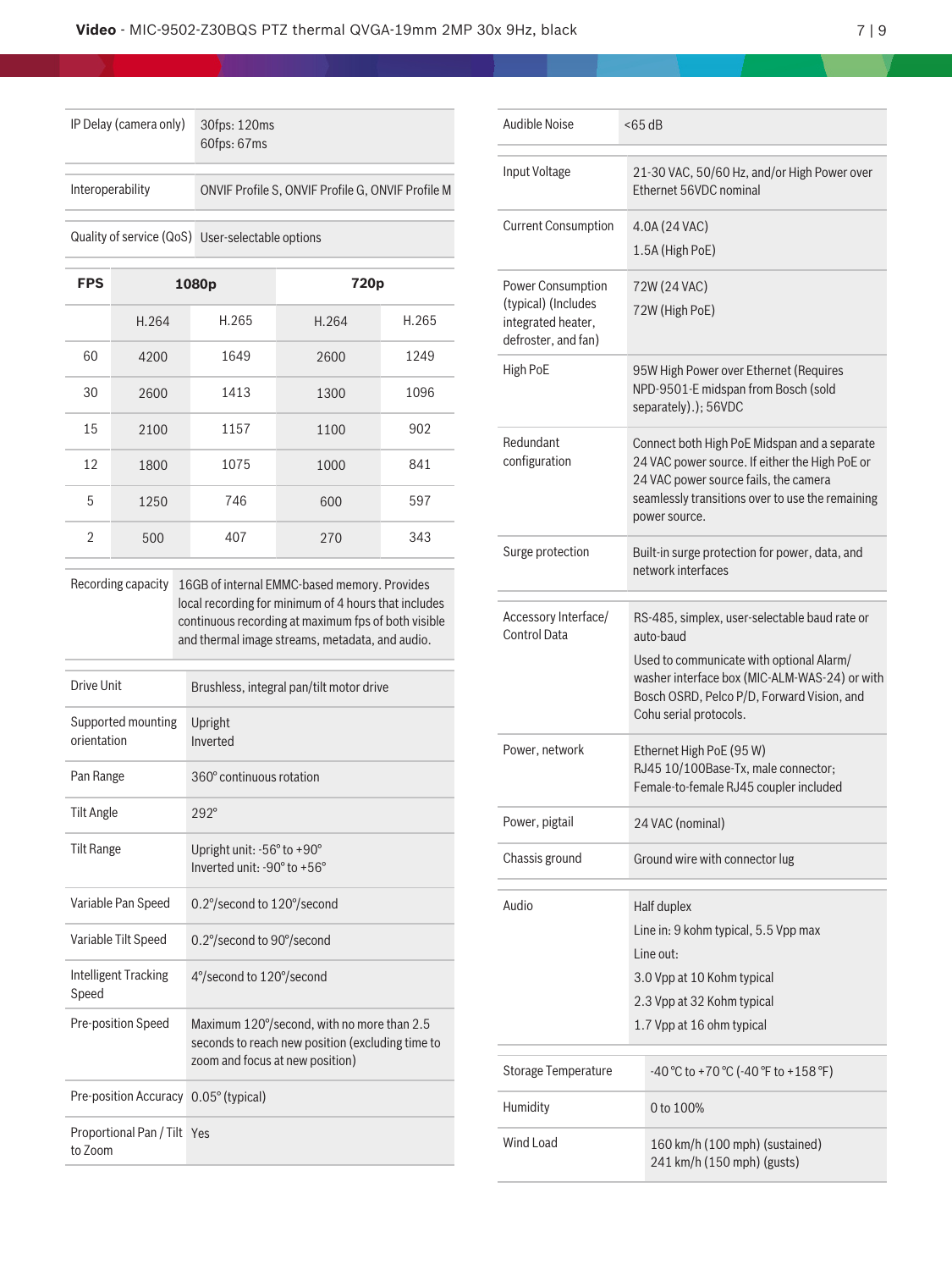Effective Projected Area (EPA) Camera: 0.0910 m² / 0.98 ft² Camera and sunshield:  $0.0929$  m<sup>2</sup> / (1.00) ft<sup>2</sup> MIC Wall Mount: 0.0483 m<sup>2</sup> / 0.52 ft<sup>2</sup>

| D)                                                           | Dimensions (W $x$ H $x$ 421 mm $x$ 298 mm $x$ 181 mm<br>$(11.74 \text{ in. x } 16.58 \text{ in. X } 7.14 \text{ in.})$ |
|--------------------------------------------------------------|------------------------------------------------------------------------------------------------------------------------|
| Weight                                                       | $9.0$ kg $(19.7$ lb)                                                                                                   |
| Window                                                       | Borosilicate glass (optical)<br>Germanium (thermal)                                                                    |
| Construction<br>Material                                     | Cast solid aluminum                                                                                                    |
| <b>Window Wiper</b>                                          | Integrated, long-life silicone wiper                                                                                   |
| Heater                                                       | Integrated                                                                                                             |
| Fan                                                          | Integrated                                                                                                             |
| Defroster                                                    | Embedded in optical and thermal windows, with de-<br>icing capability                                                  |
| Sunshield (to<br>minimize sun<br>loading in hot<br>climates) | Optional; sold separately                                                                                              |
| <b>Standard Finish</b>                                       | Chromate-based surface treatment with powder coat<br>paint, sand finish                                                |
| Color                                                        | <b>Black (RAL 9005)</b>                                                                                                |

#### **Ordering information**

## **MIC-9502-Z30BQS PTZ thermal QVGA-19mm 2MP 30x 9Hz, black**

Ruggedized dual thermal/visible PTZ camera. 30x visible zoom. Thermal imager with standard resolution (320x240 pixels), <9 Hz frame rate, and 19 mm lens. Black housing color.

Order number **MIC-9502-Z30BQS | F.01U.322.001 F.01U.368.918**

#### **Accessories**

**NPD-9501-E Midspan 95W 1 port outdoor** 95 W outdoor PoE midspan for AUTODOME and MIC cameras

Order number **NPD-9501-E | F.01U.365.279**

**VG4-A-PSU1 PSU, 120VAC, for AUTODOME, MIC7000** Power supply for AUTODOME 7000, MIC IP cameras without illuminators.

120VAC in, 24VAC out

Order number **VG4-A-PSU1 | F.01U.261.377 F.01U.009.667 F.01U.081.593**

# **VG4-A-PSU2 Power supply, 230VAC, AUTODOME, MIC7000** Power supply for AUTODOME 7000, MIC IP cameras without illuminators. 230VAC in, 24VAC out Order number **VG4-A-PSU2 | F.01U.009.668 F.01U.096.639 F.01U.097.433 F.01U.081.604 F.01U.261.378 MIC-ALM-WAS-24 Interface box, alarm, washer pump, 24VAC** Grey polycarbonate interface box for alarms and washer pump connections for MIC IP cameras Order number **MIC-ALM-WAS-24 | F.01U.286.248 MIC-DCA-HB Deep conduit mount, M25 holes, black** DCA mount for MIC7000 family and MIC IP fusion 9000i cameras. Aluminum. Two M25 holes for conduit/cable glands. Black (RAL 9005) color. Order number **MIC-DCA-HB | F.01U.286.244 MIC-DCA-HBA Deep conduit mount, M25 holes, black** DCA mount for MIC7000 and MIC IP fusion 9000i cameras. Aluminum. Two M25 holes for conduit/cable glands. Includes an conduit adapter (male M25 to female 3/4" NPT). Available in specific regions only. Black (RAL 9005) color. Order number **MIC-DCA-HBA | F.01U.303.166 MIC-WMB-BD Wall mount bracket , black** Wall mount bracket, black sand finish (RAL9005) Order number **MIC-WMB-BD | F.01U.143.155 MIC-CMB-BD Corner mount bracket, black** Corner mount bracket, black sand finish (RAL9005) Order number **MIC-CMB-BD | F.01U.143.158 MIC-SPR-BD Wall mount spreader plate, black sand** Aluminum spreader plate suitable for brickwork surface mounting, black sand finish (RAL9005) Order number **MIC-SPR-BD | F.01U.143.164 MIC-SCA-BD Shallow conduit adapter, black sand** Shallow conduit adapter for a MIC-WMB, a MIC-PMB, or a MIC-SPR, black sand finish (RAL9005) Order number **MIC-SCA-BD | F.01U.143.153 MIC-PMB Pole mount bracket** Pole mount bracket (includes 2 x 455 mm stainless steel banding straps for pole diameters 75 to 145 mm) Order number **MIC-PMB | F.01U.087.283 MIC-M25XNPT34 Adapter, M25 to 3/4"NPT, stainless steel** Stainless Steel M25 to ¾" NPT thread adapter Order number **MIC-M25XNPT34 | F.01U.301.975 MIC-9K-SNSHLD-W Sunshield thermal PTZ camera, white** Sunshield kit for MIC IP fusion 9000i cameras, white color. Recommended for use with white color MIC IP fusion 9000i cameras installed in locations with high sun load.

Order number **MIC-9K-SNSHLD-W | F.01U.321.958**

#### **MIC-WKT-IR Washer kit, MIC IR**

Washer kit for MIC IP starlight 7000i and MIC IP fusion 9000i camera models

Washer kit for analog infrared MIC camera models Order number **MIC-WKT-IR | F.01U.087.255**